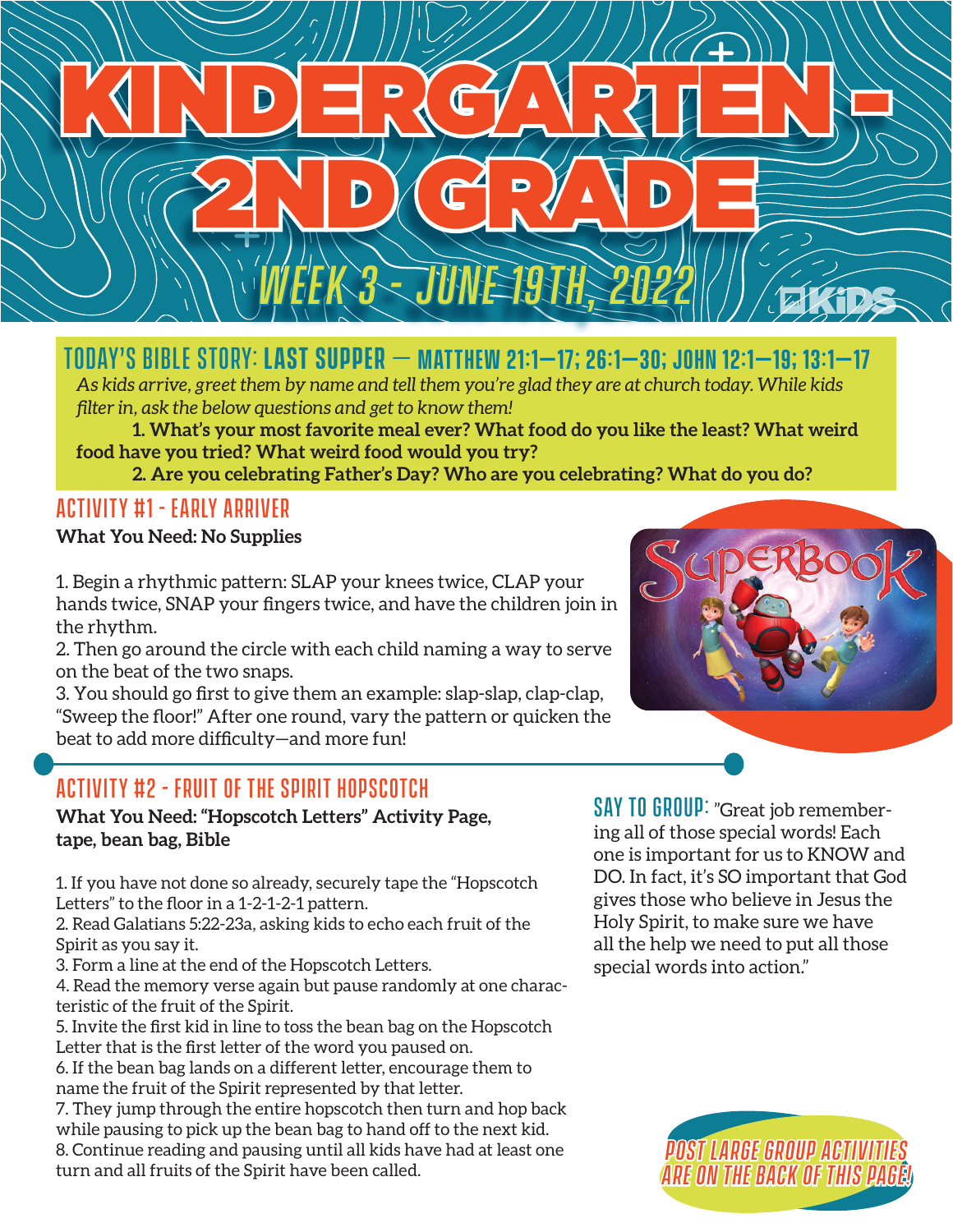### Small Group Time *(Post Large Group)* Activity #3 - Last will be first

#### **What You Need: Bible, Masking Tape**

1. Mark or tape a line at one end of the room.

2. Divide the class into teams of no more than five or six children in a group.

3. Each team forms a single file line on the opposite end of the room from the mark or tape line. 4. Leave several feet of distance between the teams.

5. The object of the game is to move the team from one end of the room to the mark at the other end and then back again.

6. How the teams move is what is unique about this game! Each team's line advances forward when the last player in line "peels off" and walks quickly to the front of the line, then the next player, and so on.

7. The player who was first in line will eventually be the last and then move to the front again! 8. Once the team reaches the end mark, they will turn around and start over with the end player walking to the front again. The first team to reach the starting line wins.

*"But the fruit of the Spirit is love, joy, peace, forbearance, kindness, goodness, faithfulness,* 

*Galatians 5:22-23a, NIV*

SAY TO GROUP: "How did you like that game? It was different wasn't it? How did it feel to be first and then find yourself last again? God is pleased when we put other people first and consider them more important than ourselves! This shows humility and respect for others."

### Activity #4 - Father's day craft

**What You Need: Wooden clothes pin, crayons or markers, 1.5" circle paper punch, small googly eyes, construction paper (including brown), black marker**

1. Hand each kiddo a wooden clothes pin and encourage them to color.

2. Next, using the construction paper simply cut a triangle out and use the 1.5" punch to get a circle.

3. Then trim out a strip just big enough for the eyes from the circle. Adhere small googly eyes to the strip.

4. Glue the strip to the skin circle.

5. Now on the end that you pinch to open, adhere the head piece.

6. Draw a simple mouth and hair. Also glue the cape to the back of the clothespin.

7. Lastly, cut a small square out of another piece of construction paper. Turn it like a diamond and draw a D for dad and glue to the metal piece of the clothespin.

**SAY TO GROUP:** " love what you have made here! I am sure that your dad, uncle, grandpa, brother, foster parent, or whichever fella you created to give this to will absolutely love it! Be sure to wish them a Happy Father's Day and tell them how much you love them!"

#### Activity #5 - Prayer

*"Dear Lord Jesus, …Help us to live a life of love …and sacrifice for others …as we follow Your example. …You came to serve and not be served. …You love us so much that You died on the cross. …This was a pleasing aroma to God. …Help us show our thanks for Your sacrifice … by serving others as You did. …In Your name we pray, Amen."*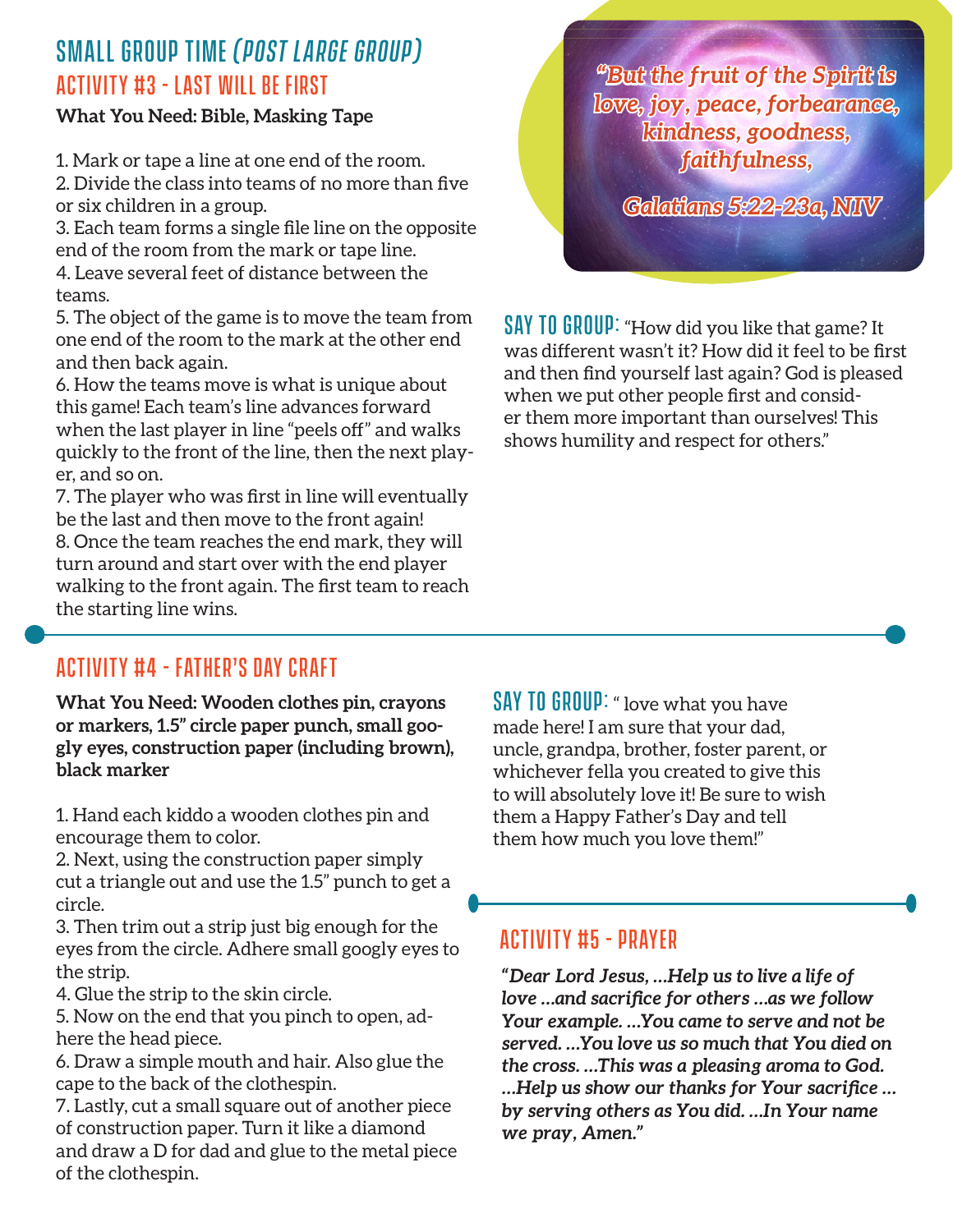

## LOVE

What to Do: Print on cardstock. Provide one for each small group.

©2022 The reThink Group, Inc. All rights reserved. June 2022, Week 3, Small Group K-1 "Hopscotch Letters" Activity Page 1/7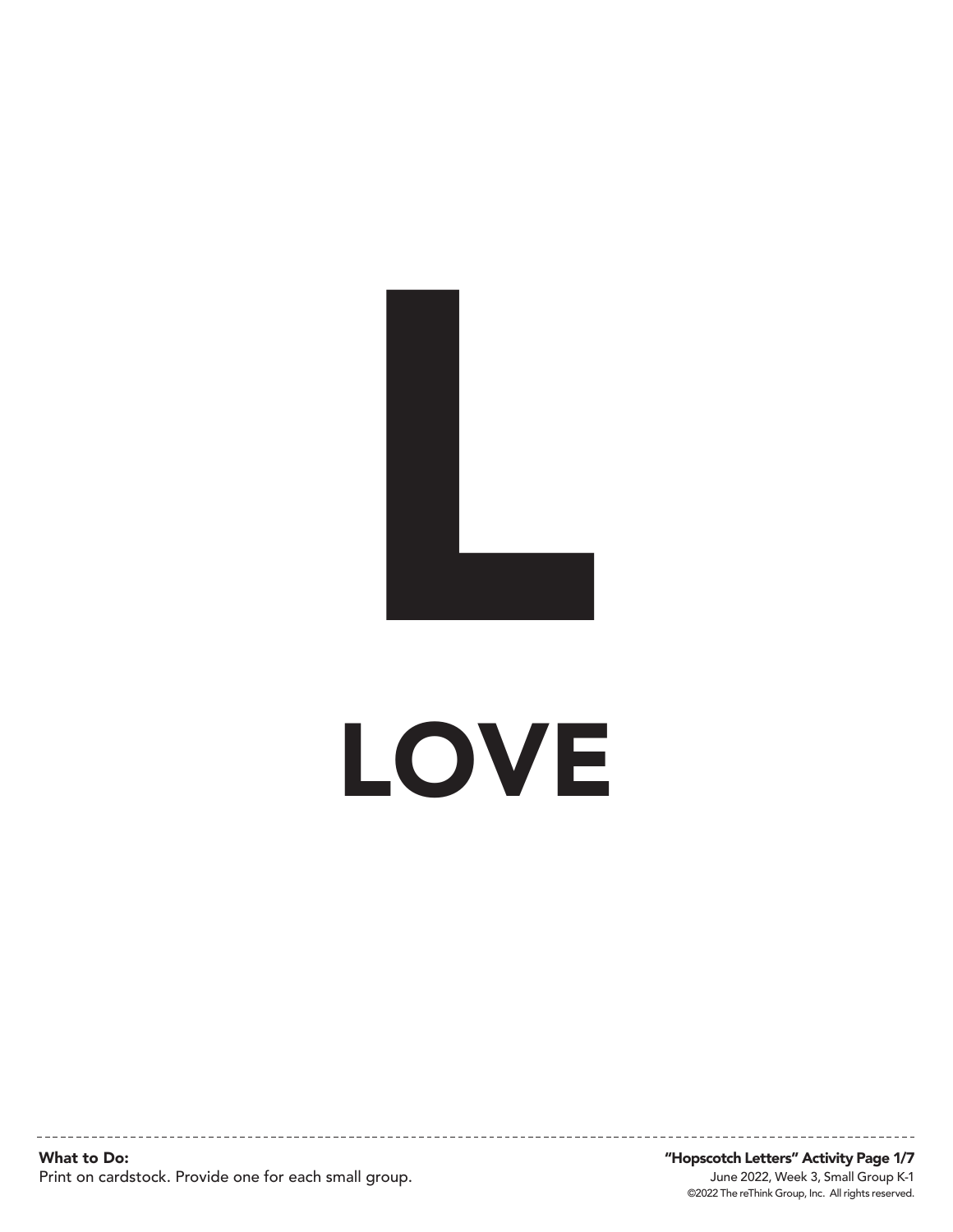

JOY

What to Do: Print on cardstock. Provide one for each small group.

©2022 The reThink Group, Inc. All rights reserved. June 2022, Week 3, Small Group K-1 "Hopscotch Letters" Activity Page 2/7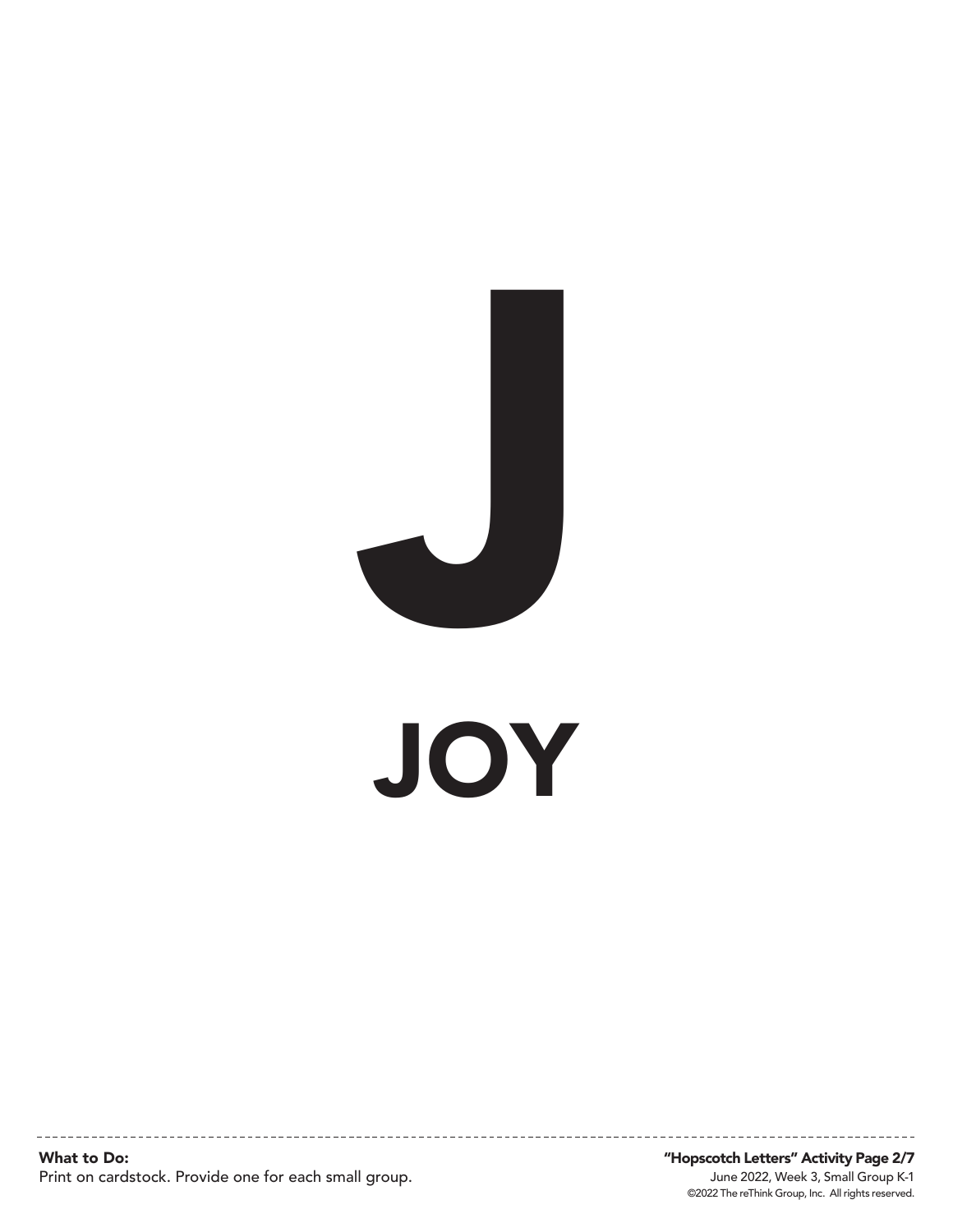

# PEACE AND PATIENCE

What to Do: Print on cardstock. Provide one for each small group.

©2022 The reThink Group, Inc. All rights reserved. June 2022, Week 3, Small Group K-1 "Hopscotch Letters" Activity Page 3/7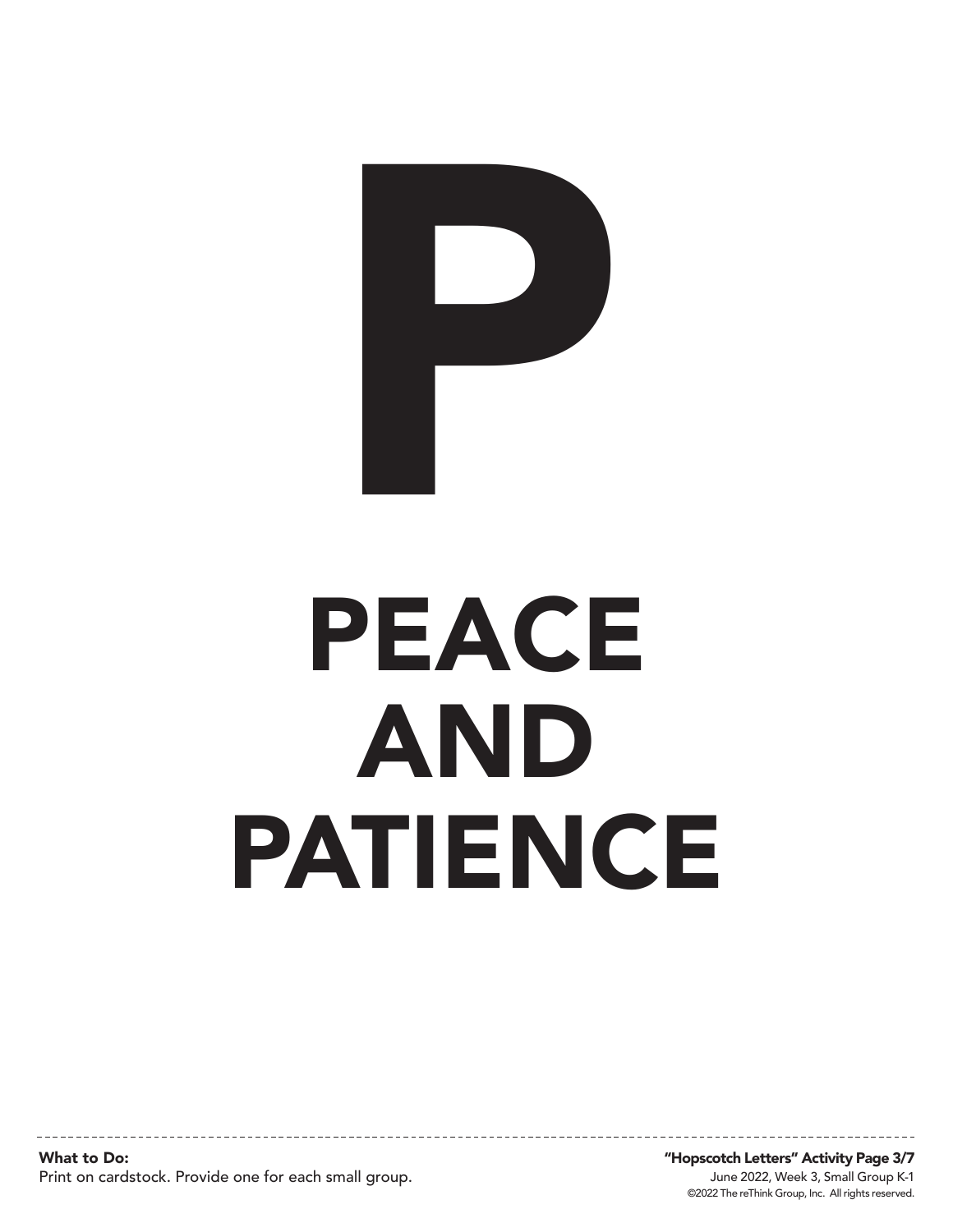

# GOODNESS AND **GENTLENESS**

What to Do: Print on cardstock. Provide one for each small group.

©2022 The reThink Group, Inc. All rights reserved. June 2022, Week 3, Small Group K-1 "Hopscotch Letters" Activity Page 4/7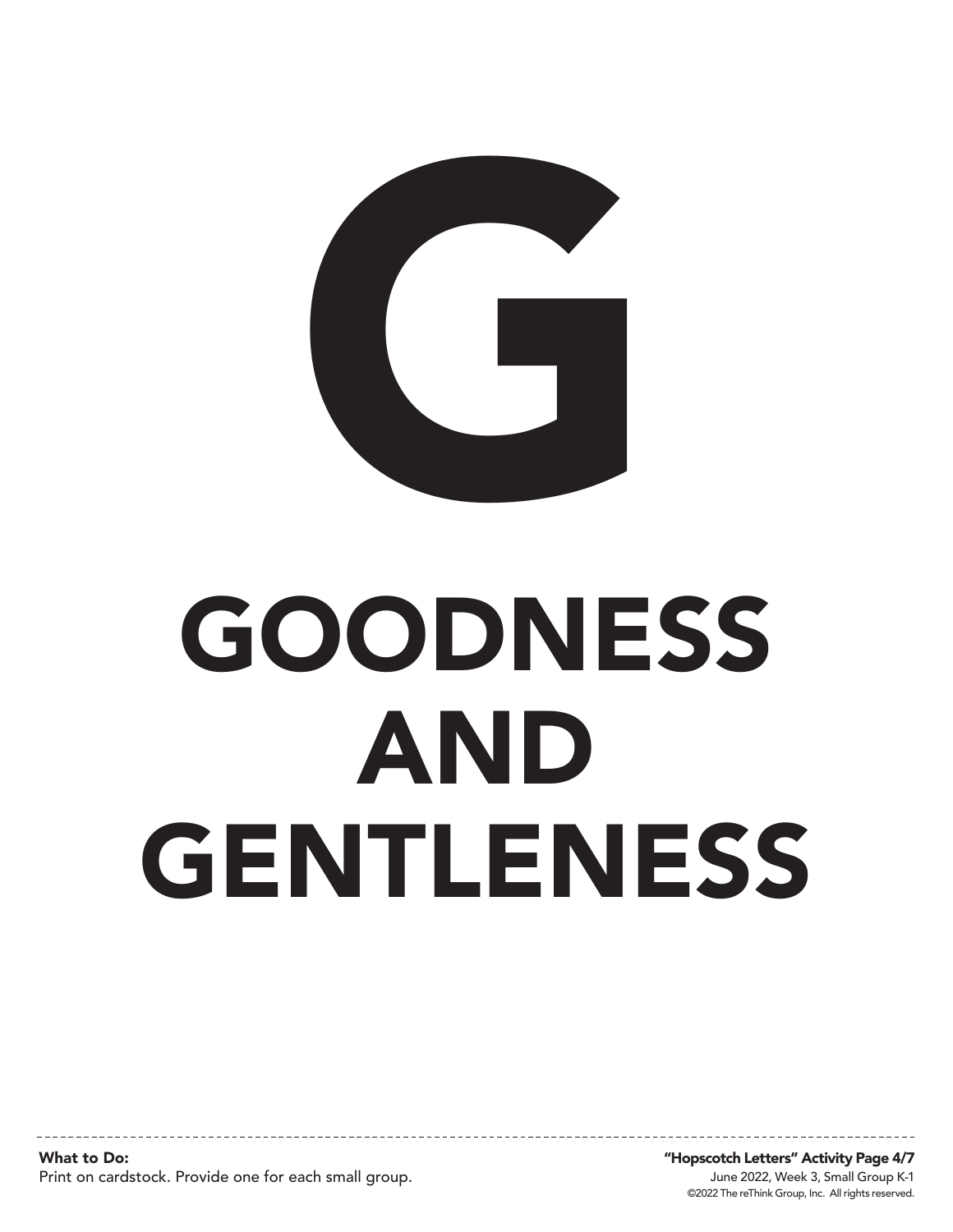

# FAITHFULNESS

What to Do: Print on cardstock. Provide one for each small group.

©2022 The reThink Group, Inc. All rights reserved. June 2022, Week 3, Small Group K-1 "Hopscotch Letters" Activity Page 5/7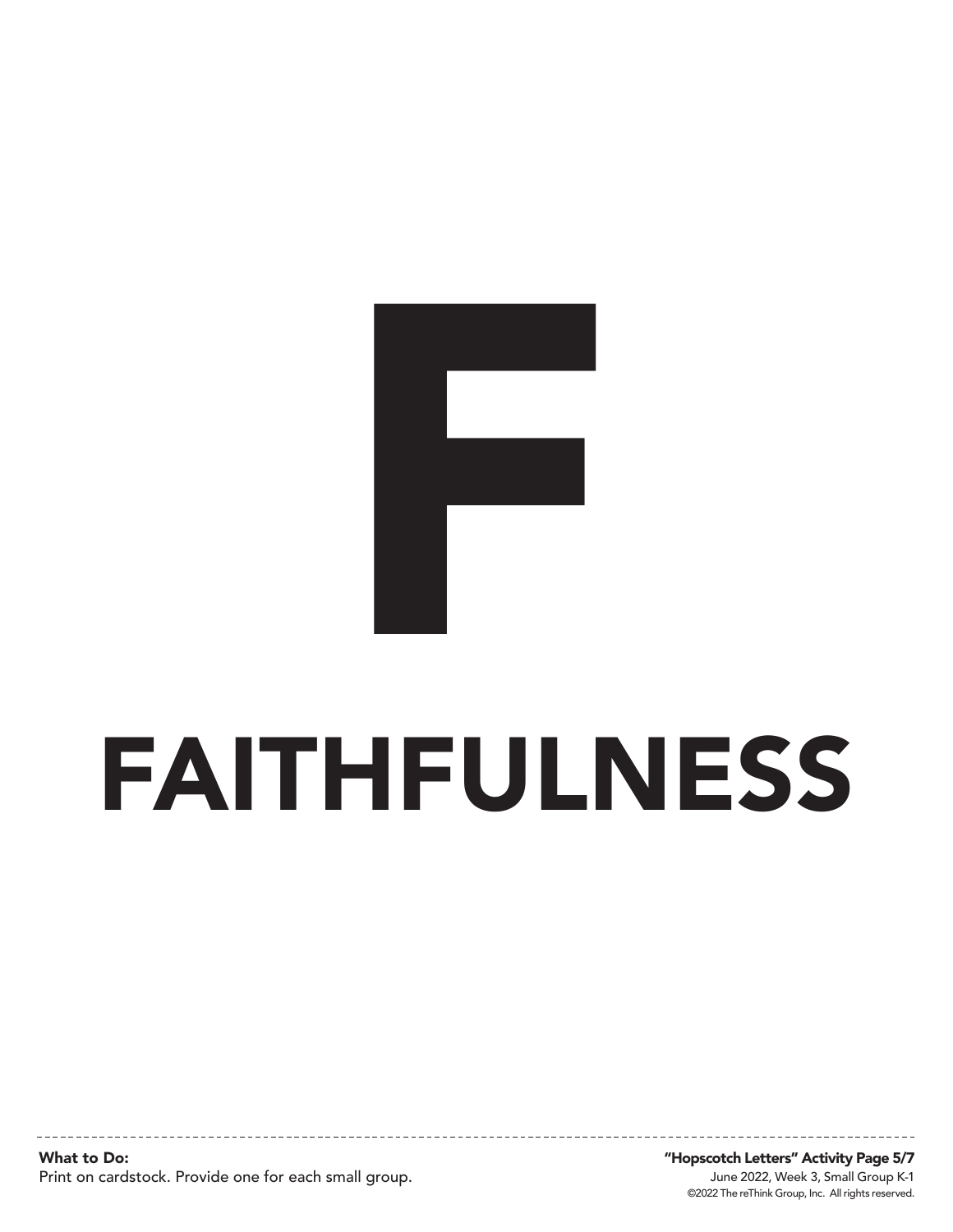

# KINDNESS

What to Do: Print on cardstock. Provide one for each small group.

©2022 The reThink Group, Inc. All rights reserved. June 2022, Week 3, Small Group K-1 "Hopscotch Letters" Activity Page 6/7